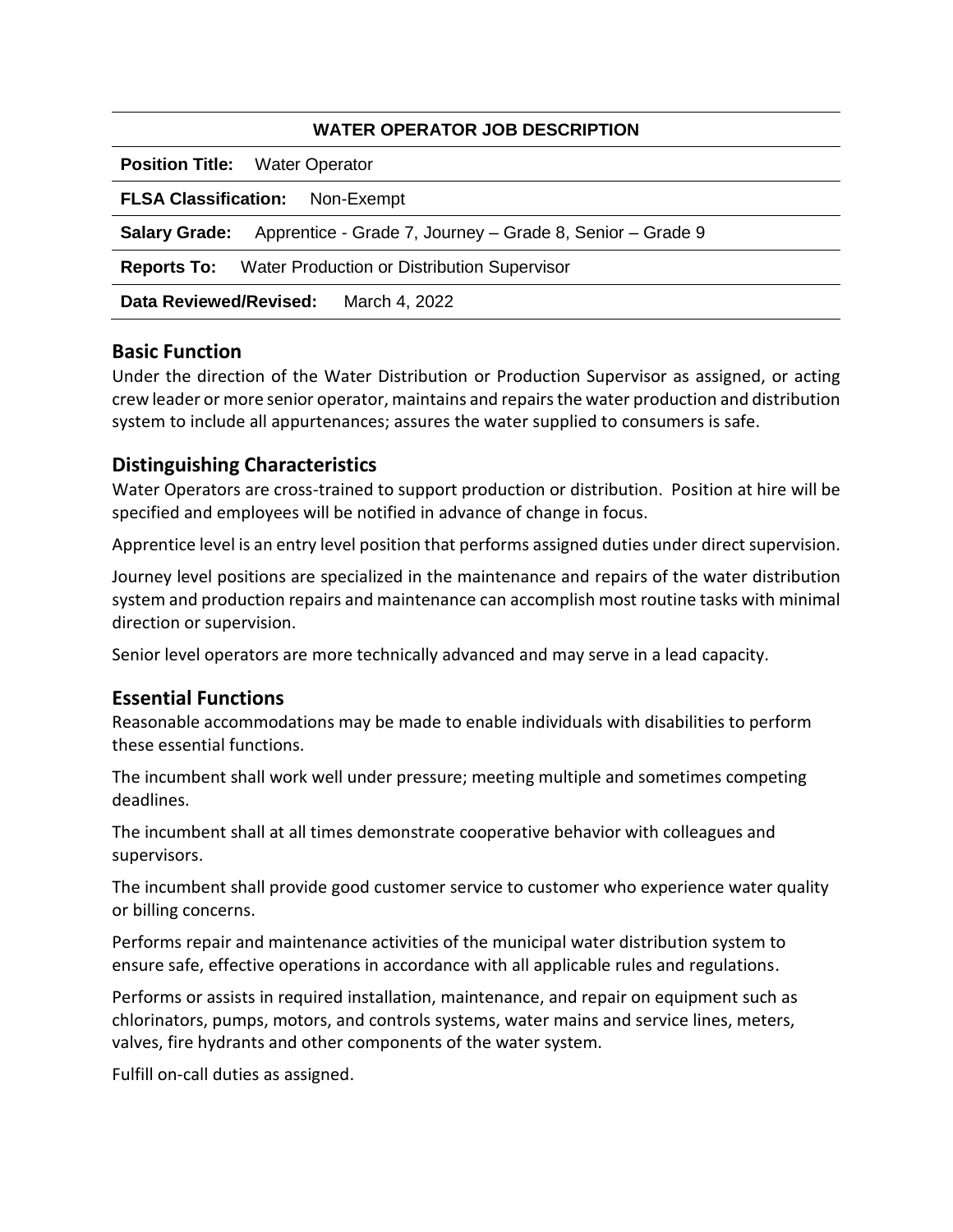## **Apprentice**

Under direct supervision of a Traffic Control Technician, install traffic control for work zones and special events.

Read meters; turn water service off and on as directed.

Chlorine system maintenance and changing out chlorine gas cylinders

Maintaining MIOX system

Records well production meter readings and chlorine residual throughout the water system as well as monitors chlorine use.

Monitors the SCADA system and as necessary reports emergencies or alarm conditions for proper operation of wells and booster stations, and proper reservoir levels. Investigates any alarm conditions, as well as, equipment malfunctions and failures as well as operational problem and trends.

## **Journey**

As a Traffic Control Technician, install traffic control for work zones and special events.

Request utility locates to minimize the risk of damage to other utility systems during normal maintenance or repair of the water system. Performs utility locates as requested to minimize the risk of damage to the water distribution system during construction and prevent service outages to customers.

Maintains accurate, timely records of all repairs, maintenance, and/or malfunctions.

Read meters; download and upload meter reading data from computer billing application, competent with valve maintenance software and distribution pressure SCADA system. Turn water service off and on as directed.

Collect samples for bacterial analysis and chlorine sampling as required.

As assigned act as the Responsible Person while on call for the Moscow Public Works Department.

Operates water treatment facility to include backwash and air-wash operations as well as any system adjustment and required maintenance and repair

## **Senior**

As a Traffic Control Supervisor, develop and design traffic control plans for work zones and special events.

Maintains accurate, timely records of all repairs, maintenance, and/or malfunctions.

Regularly act as on-call or assists the on-call operator with alarms and operational control changes in SCADA.

Ability to proficiently operate a back hoe or excavator.

Individuals in this position may function in distribution specialized activities such as administering fire hydrant maintenance and flow certification program, water system leak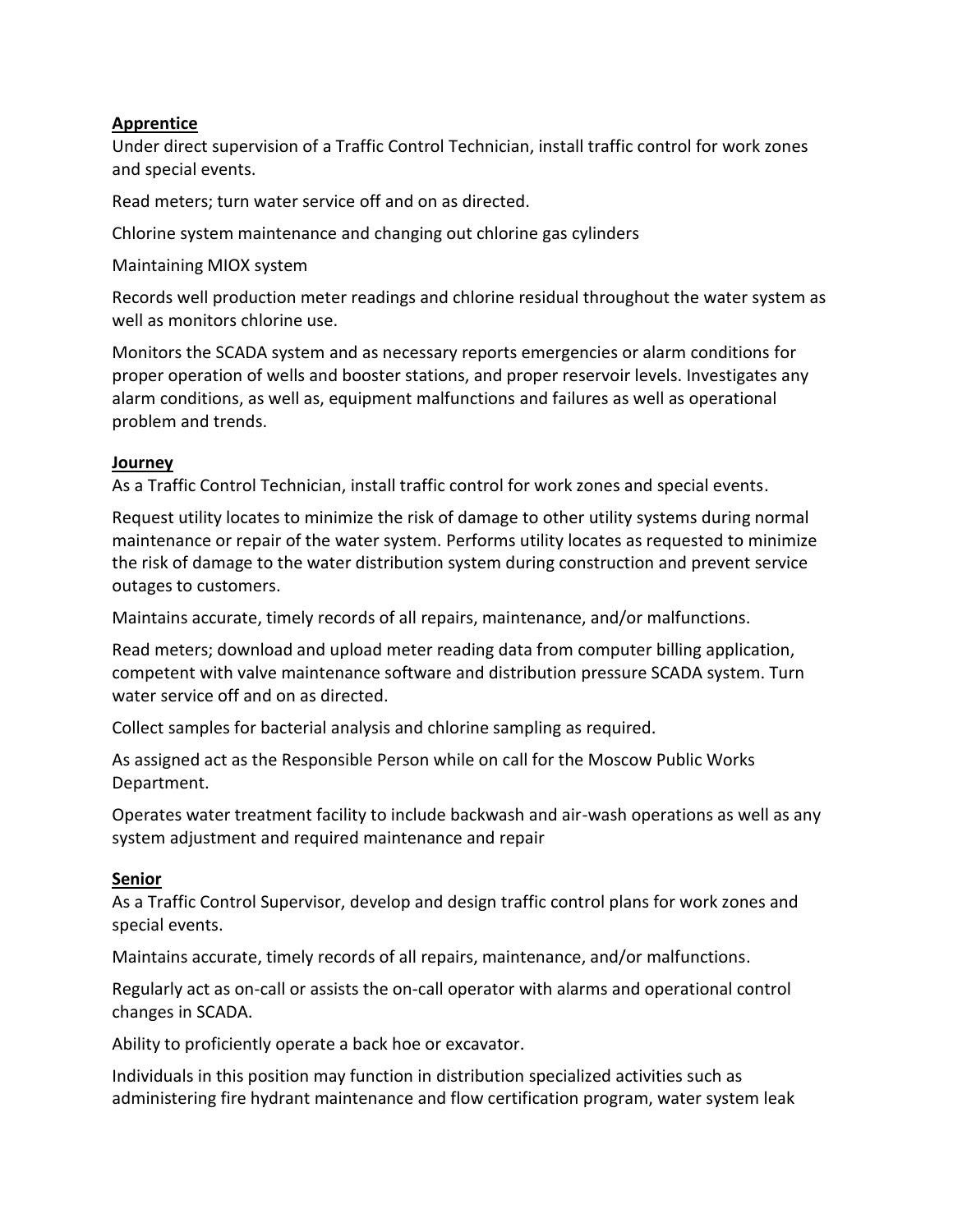survey program, backflow prevention, valve exercise program, meter reading, safety program, training program, and asset management system.

Performs and leads operation, maintenance, repair and trouble-shooting activities of the municipal water production system to identify and remedy problems and/or malfunctions in order to ensure safe, uninterrupted operations in accordance with all applicable rules, regulations.

# **Supervisory Functions**

None

# **Competencies**

Ability to develop knowledge of water distribution construction, maintenance, and repair methods and equipment.

Ability to read maps comprehend geography as related to the City's systems

Ability to interact with members of the public respectfully at all times

Ability to research and comprehend relevant industry regulations and standards

Ability to read and comprehend engineering plans and specifications

Ability to work effectively with coworkers

Basic computer processing skills and knowledge of or ability to acquire relevant computer skills related to the industry

Basic reading, writing, math, computer, and recordkeeping abilities

Ability to operate both light and heavy equipment

Ability to adhere to health and safety practices

Understand and adhere to laws, rules, regulation and policies

Ability to understand and follow oral and written instructions, maintain routine records, and work cooperatively with others.

Ability to observe legal and defensive driving practices

# **Software**

Microsoft Word Microsoft Excel Microsoft Outlook Pressure Recorders Meter Reading Software Billing Software **SCADA**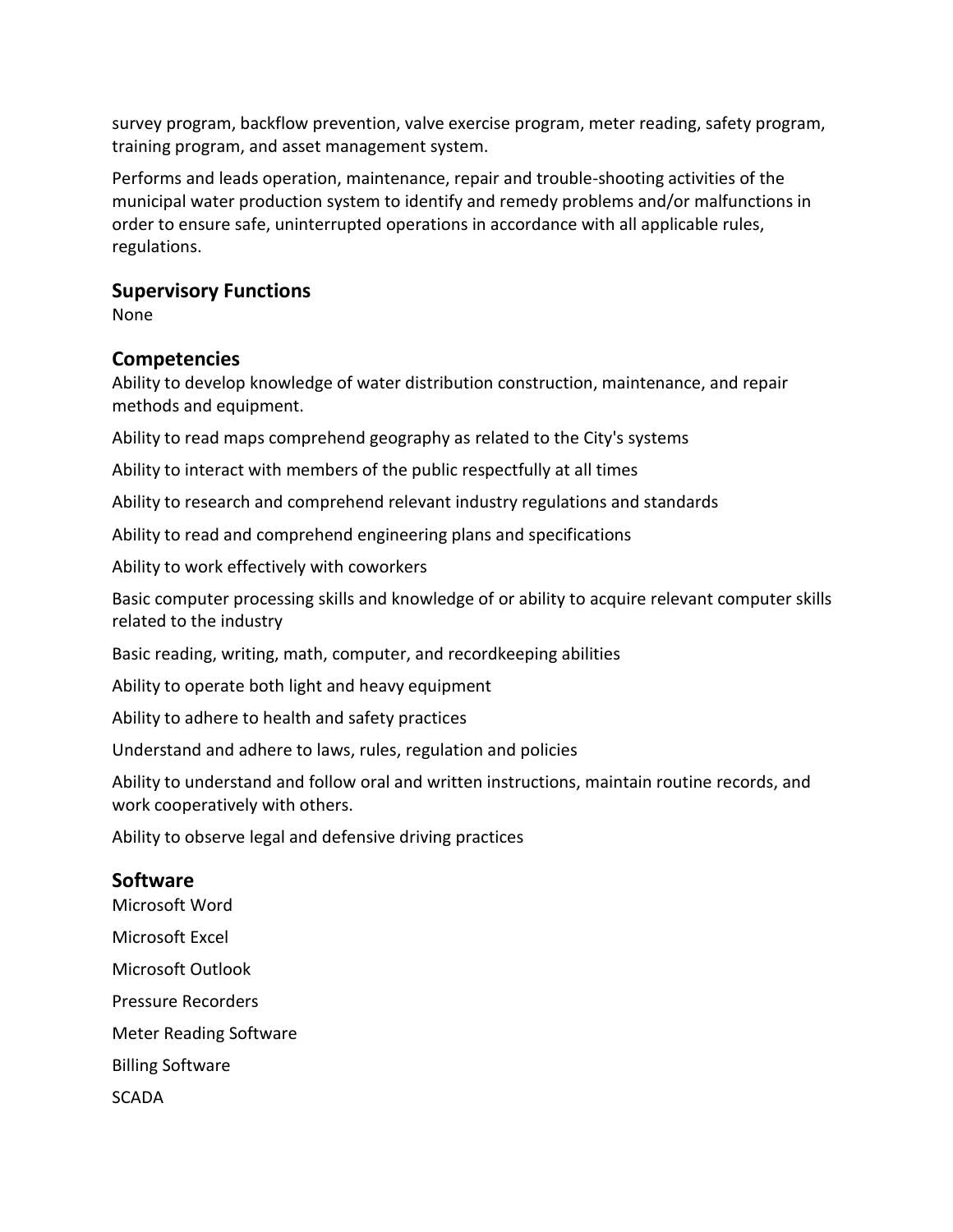Asset Management GIS Software **Work Environment**

Office setting Outdoor work Regular exposure to fumes, dust and odors Working evening or variable hours

#### **Physical Demands**

Adverse weather conditions

Climbing Sitting and standing for extended periods of time Lifting and carrying objects weighing up to 50 pounds Pushing or pulling Bending/stooping Walking Reaching overhead and above the shoulders Heavy physical labor Working around and with machinery having moving parts. Fumes from man holes and stormwater piping. Work with chemicals

#### **Travel**

Training Opportunities

## **Education and Experience**

Graduation from high school or GED

#### **Licenses and Certifications**

Valid Driver's License

Valid Class A CDL (commercial driver's license) with air brake endorsement or the ability to obtain within six months of hire

Ability to complete Confined Space Entry Training

Ability to complete Trench Safety Training

Ability to obtain Flagger Certification within 1 year of hire